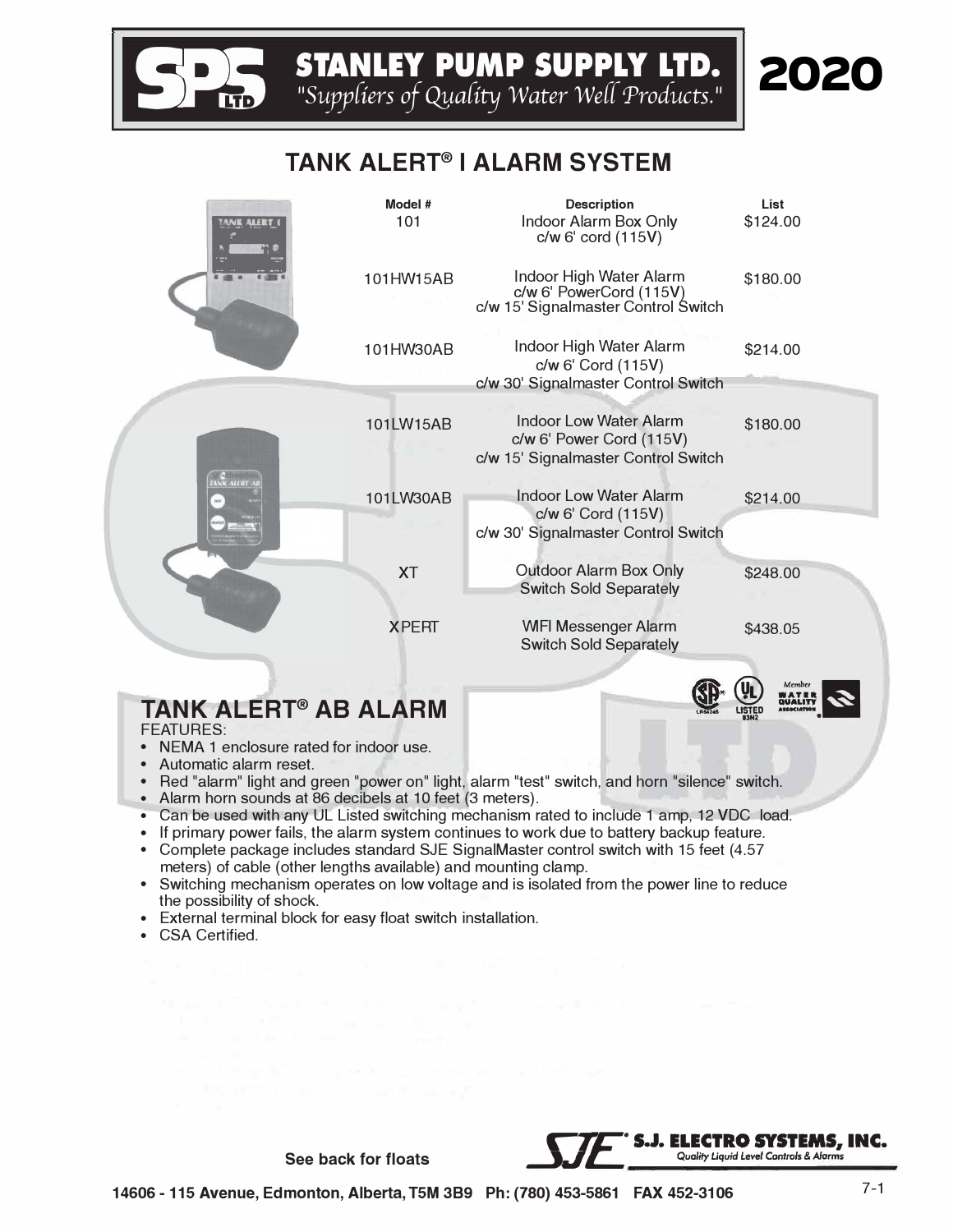

**�fts STANLEYPUMPSUPPLYLTD . .:I�** *11Suyy(iers of Qya(ity Water We(( Products. <sup>11</sup>*

## **SJE SIGNALMASTER CONTROL SWITCH**

**Mechanically-activated, narrow-angle float switch designed to activate pump control panels and alarms.** 

This narrow-angle sensing device is used to accurately monitor liquid levels in:

- potable water
- water
- sewage applications

The SJE SignalMaster control switch is not sensitive to rotation.

#### **Normally Open Model (high level)**

The control switch turns on (closes) when the float tips slightly above horizontal signaling a high level, and turns off (opens) when the float drops slightly below horizontal.

#### **Normally Closed Model (low level)**

The control switch turns on (closes) when the float tips slightly below horizontal signaling a low level, and turn off (opens) when the float tips slightly above horizontal.

# **SJE SIGNALMASTER CONTROL SWITCH**

| Model #     | <b>Description</b> | List     |  |
|-------------|--------------------|----------|--|
| 15SGMPCNC   | Pump/UP            | \$68.80  |  |
| 15SGMPCNO   | Pump/DOWN          | \$68.80  |  |
| 30SGMPCNC   | Pump/UP            | \$87.70  |  |
| 30SGMPCNO   | Pump/DOWN          | \$87.70  |  |
| 30SGMSPDTPC | Pump/UP-or-DOWN    | \$103.00 |  |
|             |                    |          |  |